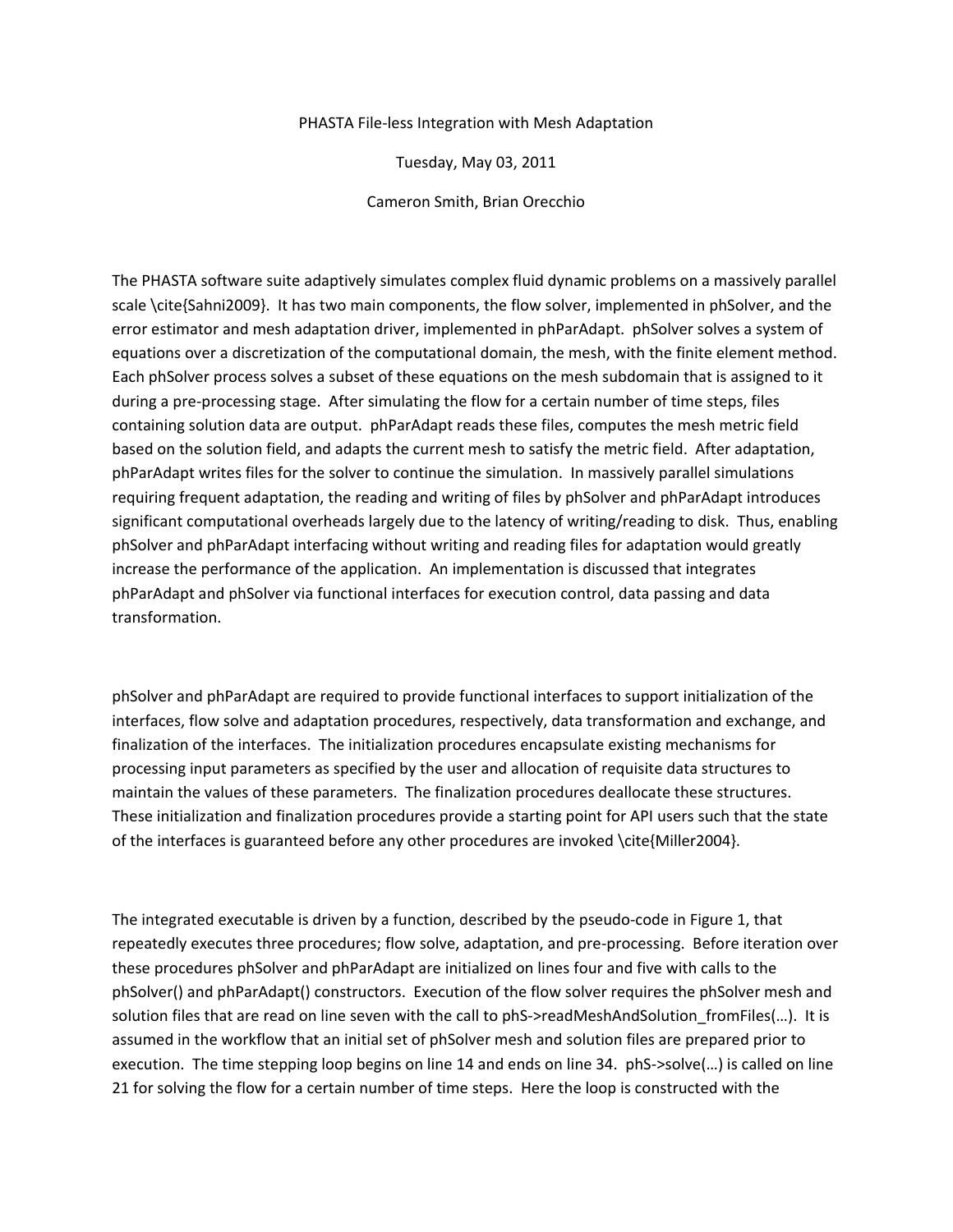assumption that the flow solver has the ability to stop when either all time steps have been executed, adaptation is required, or there has been an error. Next, mesh adaptation is executed on line 25 with the call to phA->adapt() using the mesh and flow solver solution fields produced from the time-stepping loop. Local solution transfer methods are applied at each mesh modification operation during mesh adaptation. The adapted mesh and solution fields are then transformed into the form required by the flow solver, phA->preProcess(), and written into the flow solver data structures, phS- >updateMeshAndSolution (…). Execution then returns to the top of the main loop and the solver is ready to run time-steps again on the adapted mesh.

```
\mathbf{1}main ()\supset-6
 \mathcal{L}//Initialize phSolver and phParAdapt
 \overline{4}phSolver* phS = new phSolver(<configuration file name>)
 5
       phParAdapt* phA = new phParAdapt(<configuration file name>)
 6
 \tauphS.readMeshAndSolution fromFiles(<LIST OF FILE NAMES e.g. geombc.*.dat, restart.*.*>)
 \, 8 \,phA.readMeshDatabase fromFiles(<mesh database file e.g. FMDB or Simmetrix Mesh>)
 \circ10 -int currentTimeStep = 0int N //total timesteps to run
1112^{1}13
       //Time Stepping - Adaptation Loop
14while( currentTimeStep \langle N \rangle)
15 -\mathbf{f}16
         //Solve the remaining timesteps
17
         //phS.solve(...) will exit if18
        1/1) done with timesteps
19
        //2) adaptation is needed due to bad mesh
20
        1/3 Error
21currentTimeStep = phS->solve(N-currentTimeStep)
22
         if ( currentTimeStep < N && Adaptation Required)
23
         \mathcal{A}24
          phA->loadAndAttachSolution(phS.getSolverFields())
25
          phA->adapt ()
26
          phA->preProcess()
27
          phS->updateMeshAndSolution(phA.getSolverFields())
28
        \rightarrow29
       else if (Error)
30
         \mathbf{f}31exitWithError()
32
         \mathbf{F}33
       \mathcal{F}34
     \mathbf{F}
```
**Figure 1. Pseudo code for file-less solve-adapt loop.**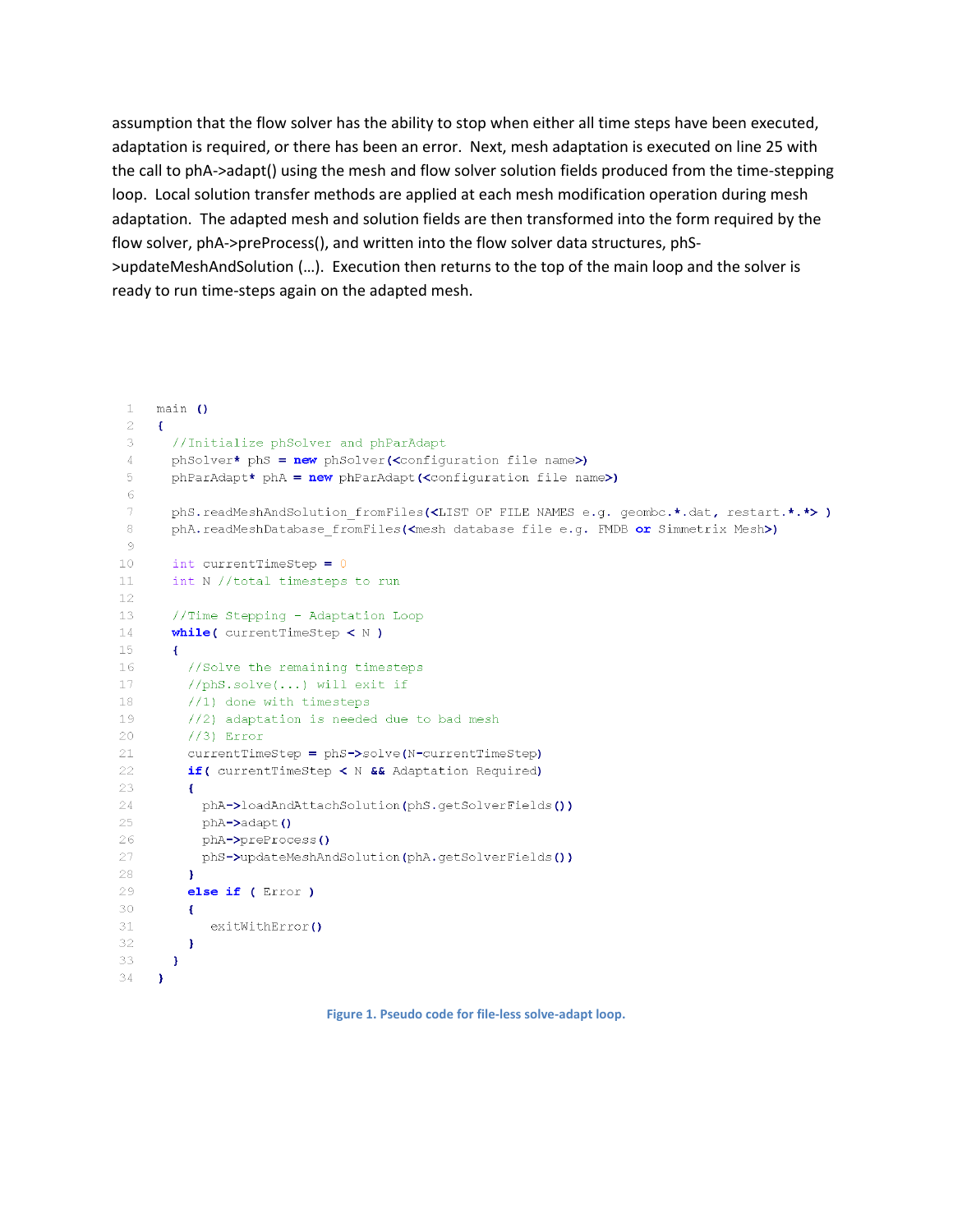In the last period SCOREC researchers have refactored the single entry point phParAdapt executable into a C++ class. Towards supporting file-less coupling with phSolver the monolithic adaptation function was separated into one function which supports loading phSolver solution, and solution-derived, data and attaching it to the mesh entities of the mesh database, loadAndAttachSolution(…), and another function which computes the mesh metric field and drives mesh adaptation procedures, adapt(...). The preprocessing and the file based mesh database loading member functions were extracted from source code with minimal modifications.

The phParAdapt API supports the file dependent mode supported by the original single entry phParAdapt executable. During the next period the extension of the functions loadAndAttachSolution(..) and preprocess(…) to respectively support the reading and writing of phSolver formatted data structures will enable phParAdapt API support for the pseudo code listed in Figure 1. A performance study of the file based and file-less API modes for a test case that pre-processes phSolver data then performs mesh adaptation will be performed.

During the last period SCOREC researchers investigated the implementation of the current single entry point phSolver executable and initial API designs have been proposed. Refactoring of phSolver for implementation of a functional interface will begin in the next period.

## **References:**

@inproceedings{Sahni2009,

author = {Sahni, Onkar and Zhou, Min},

booktitle = {SC '09 Proceedings of the Conference on High Performance Computing Networking, Storage and Analysis},

doi = {1654059.1654129},

title = {{Scalable implicit finite element solver for massively parallel processing with demonstration to 160K cores}},

```
year = {2009}
```

```
}
```
@inproceedings{Miller2004,

author = {Miller, MC and Reus, JF and Matzke, RP and Koziol, QA and Cheng, AP},

booktitle = {Proceedings of the Nuclear Explosives Code Developer's Conference 2004, vol. 1, N/A, December 15, 2004, unknown},